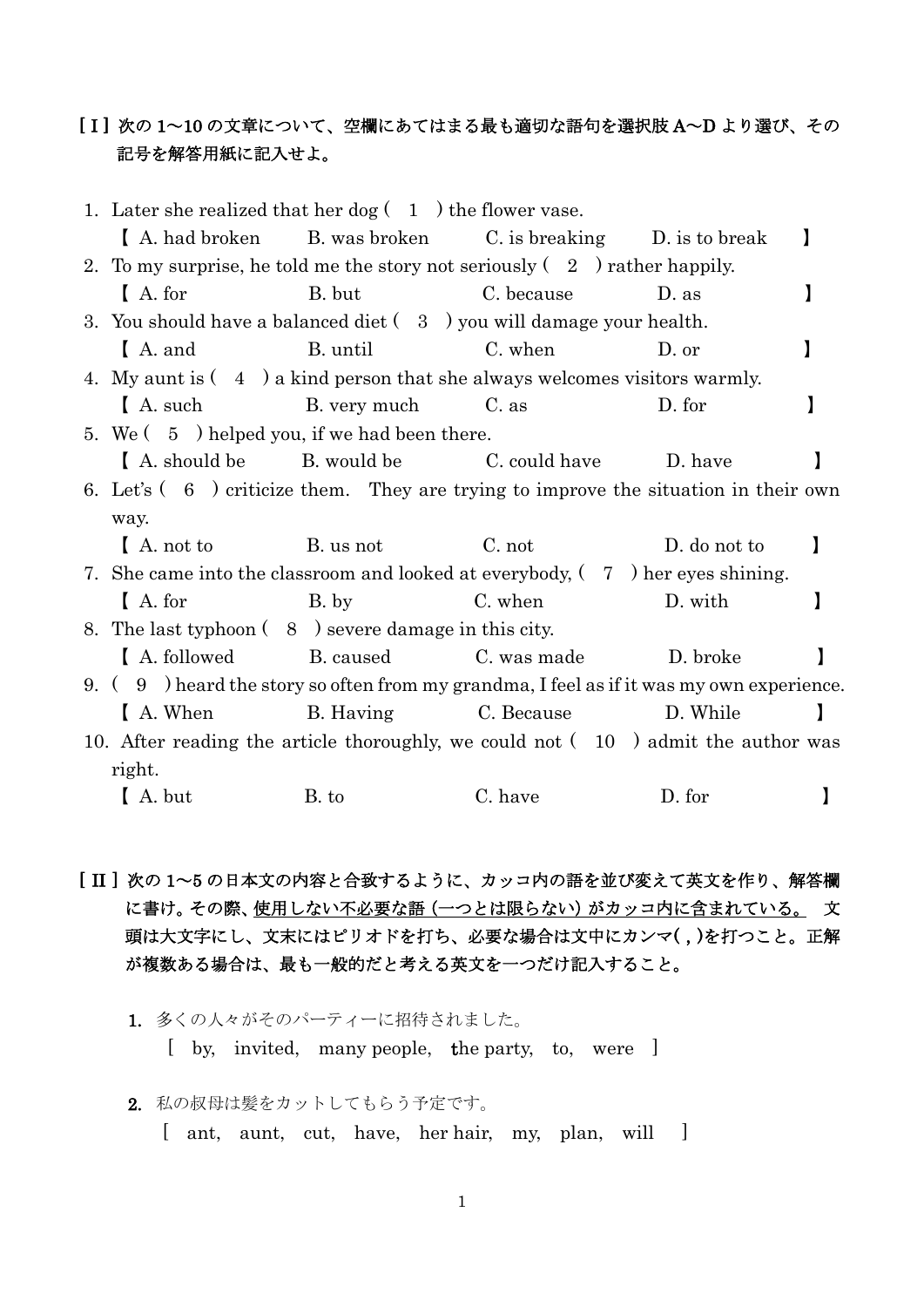- 3. 私の叔父はボブ(Bob)の店に買い物に行くのが好きでした。 [ankle, at, Bob's store, for, go, liked, my, shopping, to, uncle, went]
- 4. 彼らはすでにスタジオを掃除し終えています。 [ cleaning, finished, have, the studio, they, already, to ]
- 5. その映画は若い観客を興奮させました。
	- [ excited, exciting, the movie, the young audience, were ]

#### [ III ] 次の文章を読み、後の問いに答えよ。

The fruit of apple trees is a popular food in many countries. Some word experts say that  $\begin{bmatrix} 1 \end{bmatrix}$  fruit is used in more English language expressions than the apple.

For example, you can be the apple of someone's eye, meaning the most loved. You can upset the apple cart, meaning to create disorder. If your apple didn't fall far from the tree, you are very much like your mom or dad. And if you compare apples and oranges, you are comparing two things that are so different that any comparison is really not (1)productive.

And today, we have yet another apple term. That term is apple-polisher! To explain it, we need to go back to school. In the United States, people have long used the apple as a sign or symbol for education. Teachers and  $\omega$  **school officials** often use apples in announcements and on posters hung in classrooms and school hallways. Candidates for school board positions often put an apple on election campaign materials. And many makers of (3)school supplies put images of apples on their products.

 $(A)$ But why is the apple a symbol of education? Some [historians](https://www.thirteen.org/wnet/frontierhouse/frontierlife/essay10_2.html;) say this tradition began in the 1800s when settlers were moving to what is now the western United States. Back then, the U.S. government did not provide money for schools in the western frontier. The early settlers were responsible for making the schoolhouses and operating them. They also had to provide housing and food for the teachers. Students would bring teachers food from family farms. This would often include potatoes, vegetables and apples. Apples were a (4)fairly common form of payment since they grew easily in many different climates. And they were used to make apple cider, a popular drink.

【 2 】, the tradition of giving food, in this case apples, as payment changed. It became a way of welcoming a teacher on the first day of class and hopefully leaving 【 3 】. Americans looked at apples as not only sweet and tasty, but really healthy. They are also colorful, more so than potatoes. So, they make a better gift. So that is how apples became popular gifts for teachers. And giving apples to teachers became a way of (B)trying to curry favor with them. To curry someone's favor means you try to win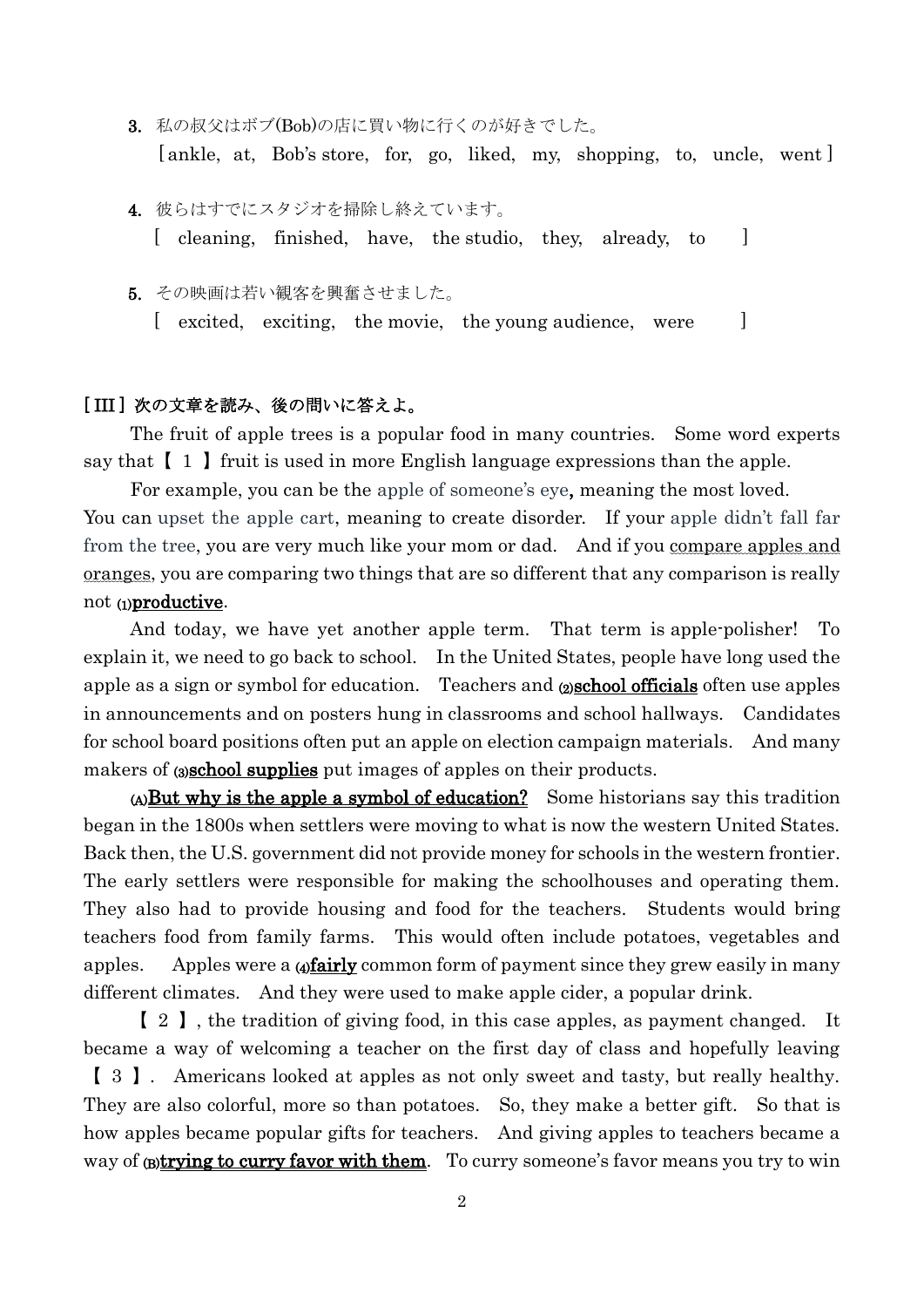them over by giving them something.

You know, if you often give your teacher an apple, he or she may  $[4]$  when they grade your next test. And if that apple is a beautiful, shiny one … well, your chances of getting better treatment【 5 】. And that is where the term apple-polisher comes in. Not only does an apple-polisher bring in an apple to get better treatment from the teacher, they also keep it nice and shiny. This makes sure it will be the most beautiful apple on the teacher's desk!

The singers Bing Crosby and Connie Boswell sang about this in the 1930s song, "Apple for the Teacher."

An apple for the teacher, is always going to do the trick. Cause if you didn't study your arithmetic. I gotta an apple for the teacher, gonna meet with great success Well, it won't if you didn't memorize the Gettysburg Address.

We use this as a noun and a verb. When you apple-polish, you use gifts or say nice things to  $\sin$ **prove your situation**. We have other words that mean the same thing. We also call this type of person a kiss-up, toady or boot-licker. Another popular one is teacher's pet. It is an apple-polisher's dream to become the teacher's pet – much to the anger of fellow classmates. Whether in school or at work, apple-polishers often anger those around them.

#### **NOTES**

Gettysburg Address – a three-minute address by Abraham Lincoln during the American Civil War at the dedication of a national cemetery on the site of the Battle of Gettysburg (November 19, 1863)

VOA Learning English, September 07, 2019, written by Anna Matteo,and edited by George Grow <https://learningenglish.voanews.com/a/apple-polishers-often-become-teacher-s-pet-/5070229.html>

### 1. 本文で使われた下記の語について、アクセントの位置を表す番号を選び、その番号を解答欄に記 入せよ。

| (1) You can <b>upset</b> the apple cart, $\dots$      | $\Omega$<br>up - set                                                                            |
|-------------------------------------------------------|-------------------------------------------------------------------------------------------------|
| (2) And if you <b>compare</b> apples and oranges      | com - pare                                                                                      |
| $(3)$ any <b>comparison</b> is really not productive. | $\frac{1}{\text{com}}$ - $\frac{2}{\text{par}}$ - $\frac{3}{\text{i}}$ - $\frac{4}{\text{son}}$ |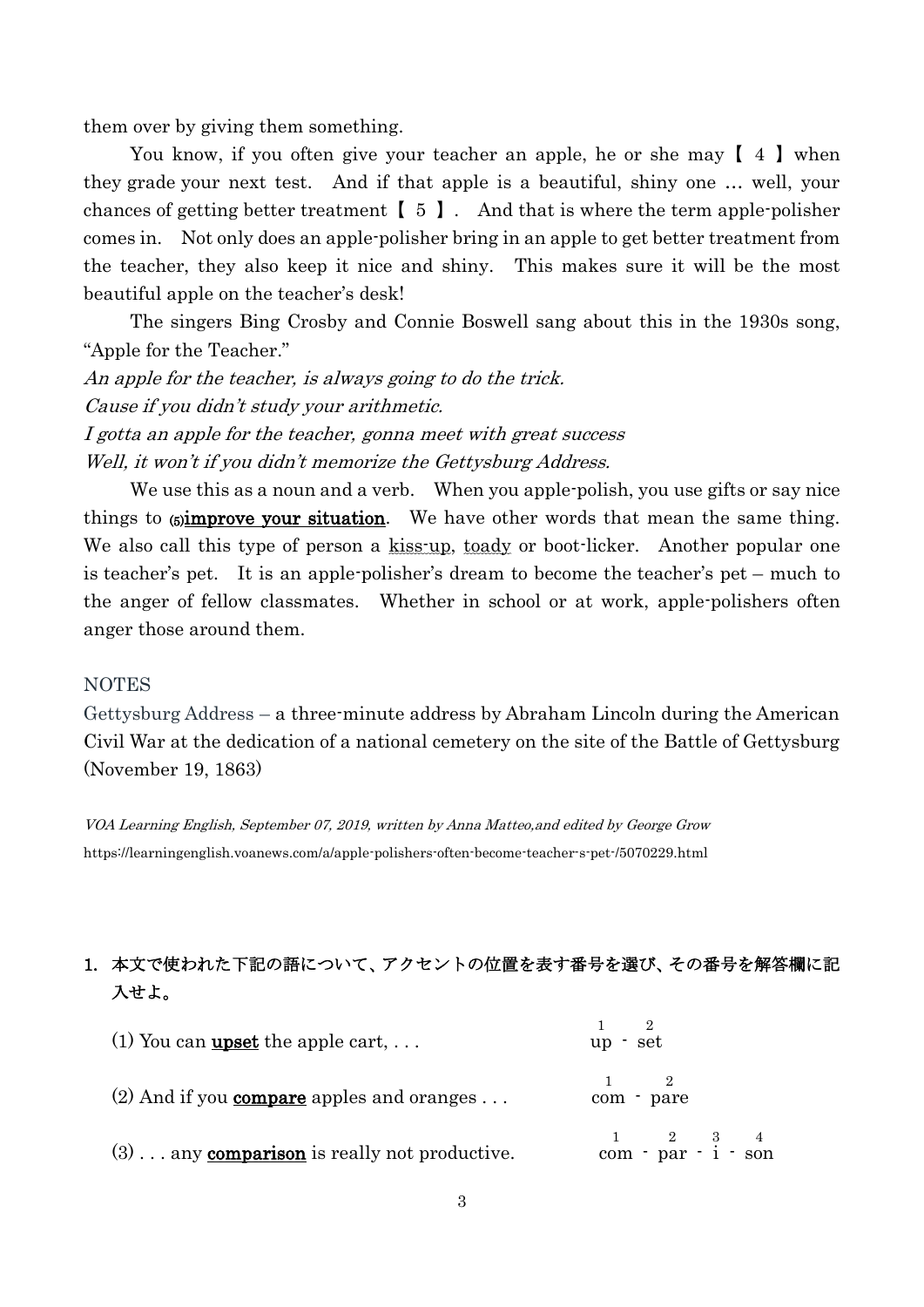| (4)  making the school houses and <b>operating</b> them. op $\cdot$ er $\cdot$ at $\cdot$ ing |          | $1 \t2 \t3 \t4$ |  |
|-----------------------------------------------------------------------------------------------|----------|-----------------|--|
| $(5)$ gonna meet with great success                                                           | suc cess |                 |  |

# 2. 本文で使われた下記の語について、下線部の発音が同じものをそれぞれ A~D より選び、その記 号を解答欄に記入せよ。

| $(1)$ announcement | $A.$ now     | B. know   | C. knowledge | $D.$ known $\vert$  |
|--------------------|--------------|-----------|--------------|---------------------|
| $(2)$ campaign     | [A. foreign] | B. design | $C.$ pain    | $D.$ assign $\vert$ |
| $(3)$ supplies     | [A. bellies] | B. relays | C. least     | $D.$ lies $\vert$   |
| $(4)$ climates     | [A. clinic   | B. climb  | C. click     | $D.$ clip $\vert$   |
| $(5)$ healthy      | A. heal      | B. breath | C. reality   | D. reason $\vert$   |

3. 本文中の下線部 (1) ~ (5) の語句について、本文中での意味として最も適切なものをそれぞ れ A~D より選び、その記号を解答欄に記入せよ。

### ( 1 ) productive

- A. producing many useful results
- B. working very hard
- C. producing many apples and oranges
- D. requiring a lot of effort

### ( 2 ) school officials

- A. politicians responsible for schools and education
- B. school staff
- C. members of the student council
- D. official documents of schools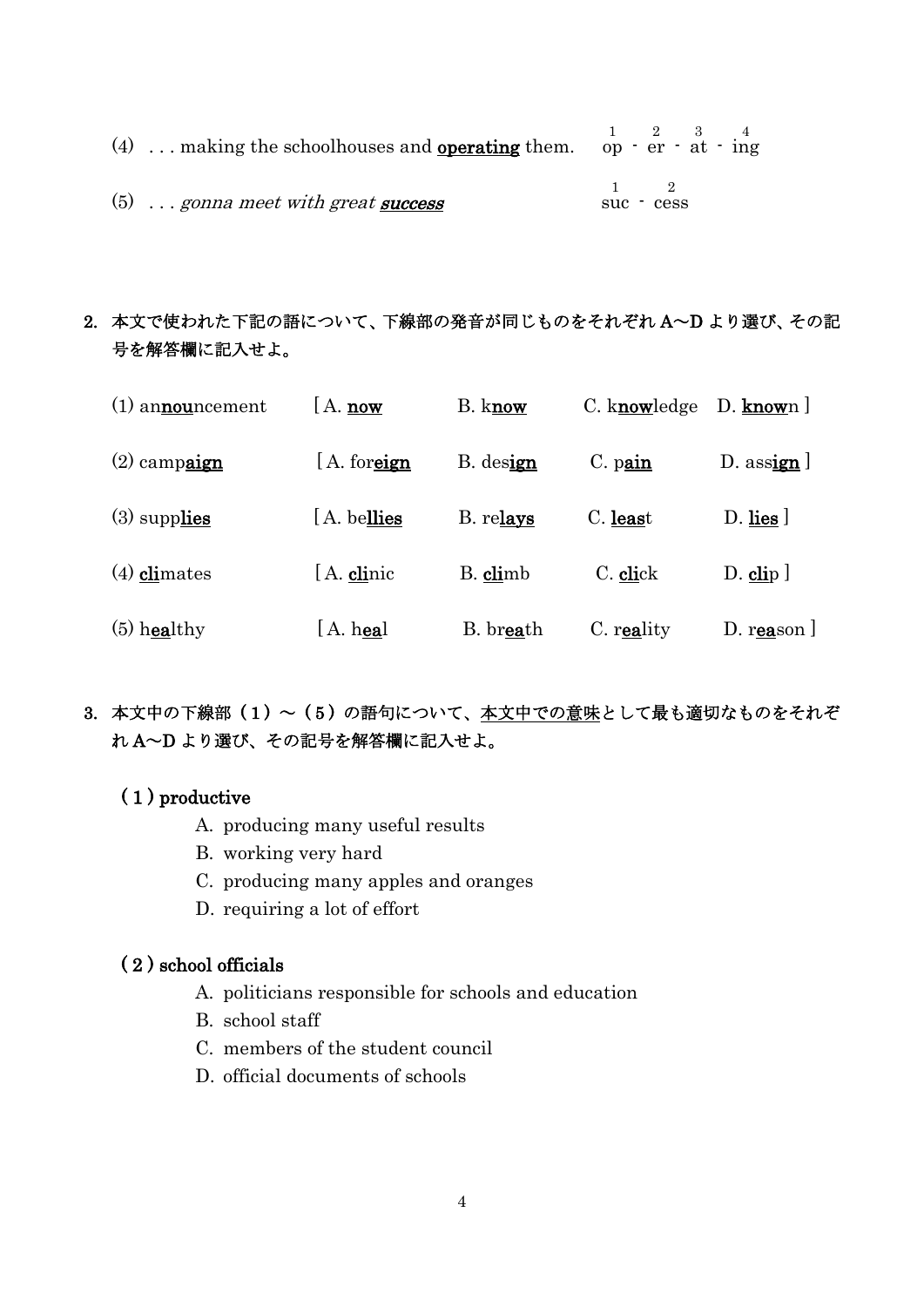#### ( 3 ) school supplies

- A. the things which shock schools
- B. the things which are needed for schools
- C. the energy of schools
- D. those who work for schools

### ( 4 ) fairly

A. finely B. partially C. quite D. barely

#### ( 5 ) improve your situation

- A. to make your situation better
- B. to appreciate your good situation
- C. to examine your situation thoroughly
- D. to clarify your situation

# 4. 本文中の空欄【 1 】~【 5 】に入る文脈上最も適切な語句をそれぞれ A~D より選び、その記 号を解答欄に記入せよ。

| $\begin{bmatrix} 1 \end{bmatrix}$ A. more | B. a single                                                                  | C. another                         | D. no other    |
|-------------------------------------------|------------------------------------------------------------------------------|------------------------------------|----------------|
|                                           | [2] A. Over the years B. Within a year C. In the future D. For many years    |                                    |                |
|                                           | [ 3 ] A. some money B. a good impression C. on the last day D. the home town |                                    |                |
| [4] A. like it or not                     | B. eat it or not                                                             | C. look kindly on you D. polish it |                |
| [ 5 ] A. are increased B. are happy       |                                                                              | C. are diving                      | D. are decline |

# 5. 次の 1 ~5 の文章が、本文の内容と合致していれば○、合致していなければ×を解答欄に記入 せよ。

- 1. The author thinks apple-polishers in school or at work often cause anger around them.
- 2. "The apple of someone's eye" means that apples are most loved by someone.
- 3. "The apple doesn't fall far from the tree" means you are liked by your mother or father very much.
- 4. In the 1800s, as the U.S. government didn't provide money for schools in the western frontier, the early settlers couldn't get an education.
- 5. "Apple-polishing" is not only used to mean giving gifts to get a good impression but also saying something nice to improve your situation.